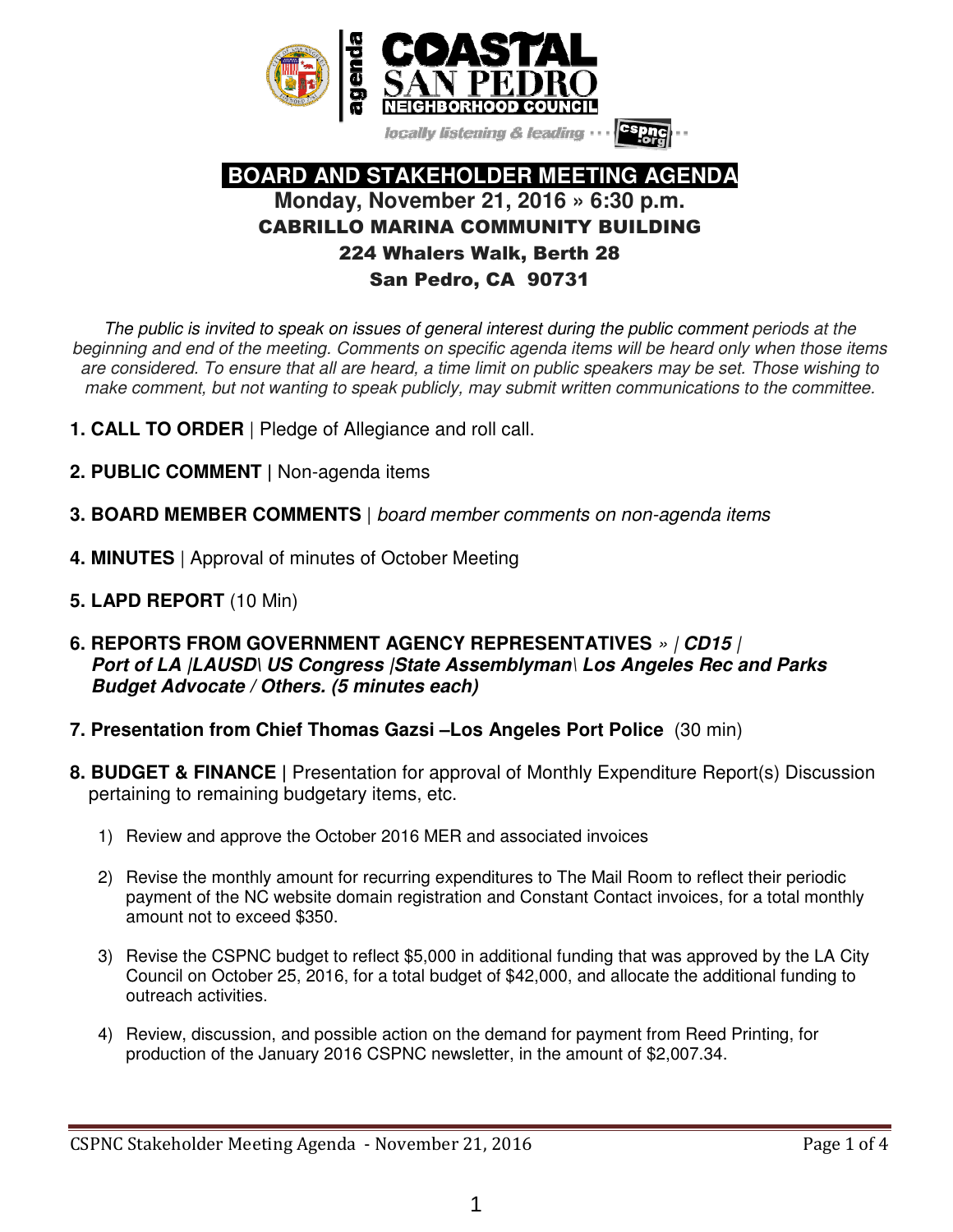- **9. Presentation from Dean Pentcheff on Upcoming Selection / Election Voting Process.**
- **10. Presentation from Bob Milling on recent passage of the marijuana initiative.**
- **11. Action Items**

### **1. Stakeholder Motion:**

**Neighborhood Purpose Grant process and schedule for the 2016–2017 term - Dean Pentcheff (stakeholder motion)** 

**Be it resolved, the Coastal San Pedro Neighborhood Council shall consider and determine allocation of Neighborhood Purpose Grants using the following process:** 

**2017** 

- **Application deadline: February 1, 2017.**
- **Budget and Finance Committee meeting to determine Neighborhood Purpose Grant recommendations: February 13, 2017.**
- **Board meeting to determine Neighborhood Purpose Grant allocations: February 27, 2017**

### **2. Rules and By-laws Committee**

**(1) Coastal San Pedro Neighborhood Council meeting dates and times for 2016–2017** 

**Whereas, the Coastal San Pedro Neighborhood Council affirms its desire to include input from the broadest possible range of stakeholders by reasonably accommodating requests for particular meeting times and dates;** 

**Therefore be it resolved, the Board and committees of the Coastal San Pedro Neighborhood Council (CSPNC) shall respect reasonable requests from Board and committee members for accommodation to change meeting dates; and** 

**Be it further resolved, the CSPNC shall adopt the following tentative calendar for Board and Agenda meetings (which includes accommodations for Federal and State holidays) and shall invite public comment prior to the next Board meeting regarding date adjustments to accommodate other public events; and** 

**Be it further resolved, at its next Board meeting, CSPNC shall consider public comment on date adjustments and adopt a final Board and Agenda meeting calendar.** 

**Coastal San Pedro Neighborhood Board and Agenda Meeting Calendar for 2016–2017 Monday 14 Nov 2016 Agenda Meeting Monday 21 Nov 2016 6:30pm Board Meeting Monday 12 Dec 2016 Agenda Meeting Monday 19 Dec 2016 6:30pm Board Meeting Monday 09 Jan 2017 Agenda Meeting Monday 23 Jan 2017 6:30pm Board Meeting [16 Jan = Martin Luther King, Jr. Day] Monday 13 Feb 2017 Agenda Meeting Monday 27 Feb 2017 6:30pm Board Meeting [20 Feb = Washington's Birthday / President's Day] Monday 13 Mar 2017 Agenda Meeting Monday 20 Mar 2017 6:30pm Board Meeting Monday 10 Apr 2017 Agenda Meeting**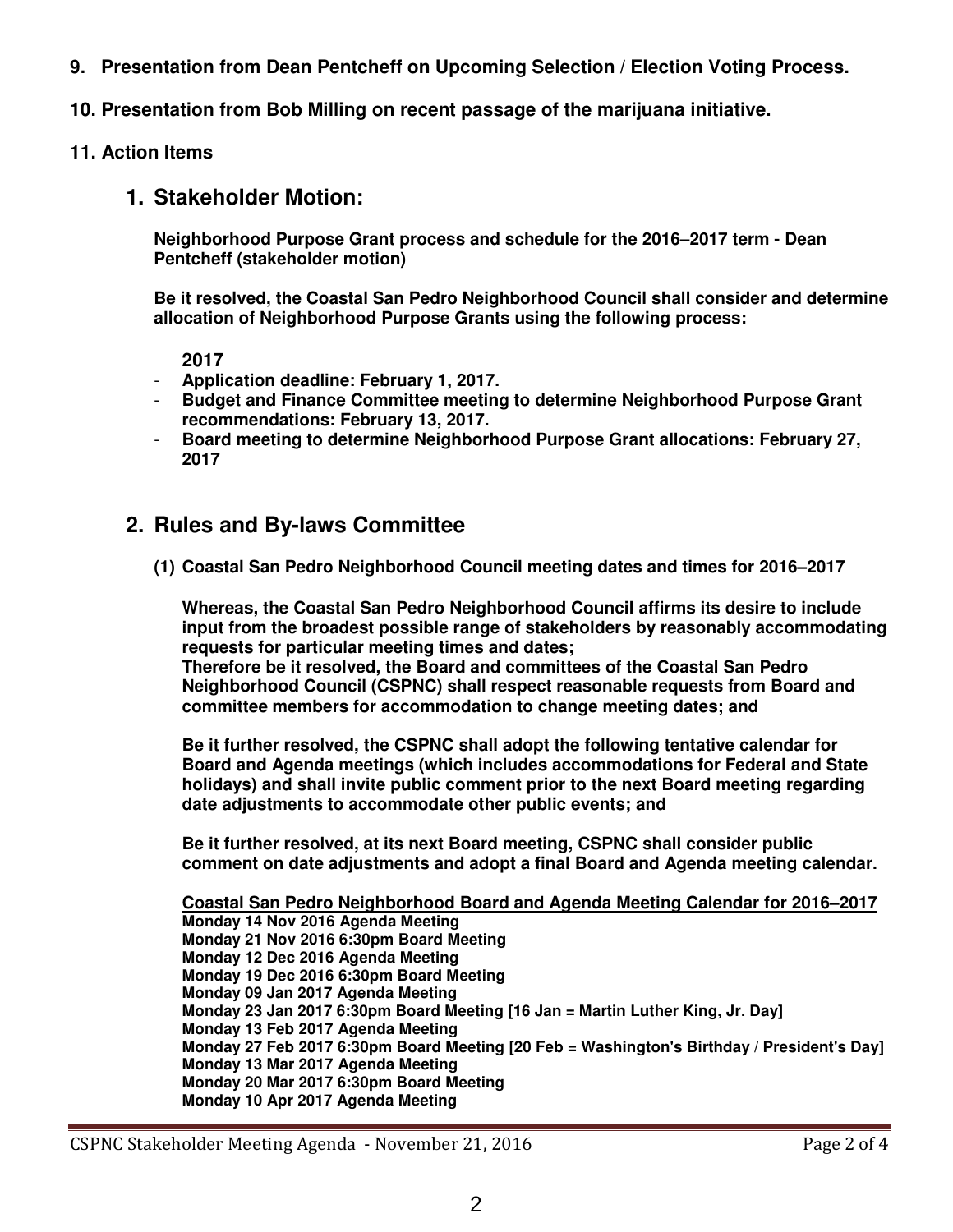**Monday 17 Apr 2017 6:30pm Board Meeting Monday 08 May 2017 Agenda Meeting Monday 15 May 2017 6:30pm Board Meeting Monday 12 Jun 2017 Agenda Meeting Monday 19 Jun 2017 6:30pm Board Meeting Monday 10 Jul 2017 Agenda Meeting Monday 17 Jul 2017 6:30pm Board Meeting** 

- **(2) Coastal San Pedro Neighborhood Council 2017 Selection Rules CSPNC Bylaws clauses relevant to 2017 Selection – (See Attached)**
- **(3) Second Reading as amended, Bylaws change: Absence policy**

**Be it resolved, the Bylaws of the Coastal San Pedro Neighborhood Council shall be amended: Article V Governing Board, Section 7. Absences.** 

**If a Board Member is absent from two (2) consecutive, or four (4) regularly-scheduled Board meetings during the fiscal year, his or her seat will be forfeited.** 

### **3. Communications Committee**

- **(1) Appointment of new Communications Committee Chair**
- **(2) Resolved, the Coastal San Pedro Neighborhood Council rescinds all previous outreach category allocations and revises that portion of the budget as follows:**
- **web, social media and email (The Mailroom): \$600;**
- meeting expenses: \$1,800;
- **website charges (Go Daddy): \$320;**
- **email services (Constant Contact): \$480;**
- **event expenses: \$4,800;**
- **newsletter: \$3,200.**
- **(3) Resolved, the Coastal San Pedro Neighborhood Council shall sponsor a holiday event and authorizes an expenditure not to exceed \$1,500 for expenses related thereto.**

#### **(4) SELECTION COMMITTEE APPOINTMENTS**

**Individuals to be appointed to the selection committee:** 

- **Sydney Baune**
- **Greg Donnan**
- **Grant Reed**
- **Olive Reed**

All are current or former board members of Harbor City Neighborhood Council.

### **4. Port & Environment Committee**

**(1) Appointment of a new Port and Environment Committee Chair**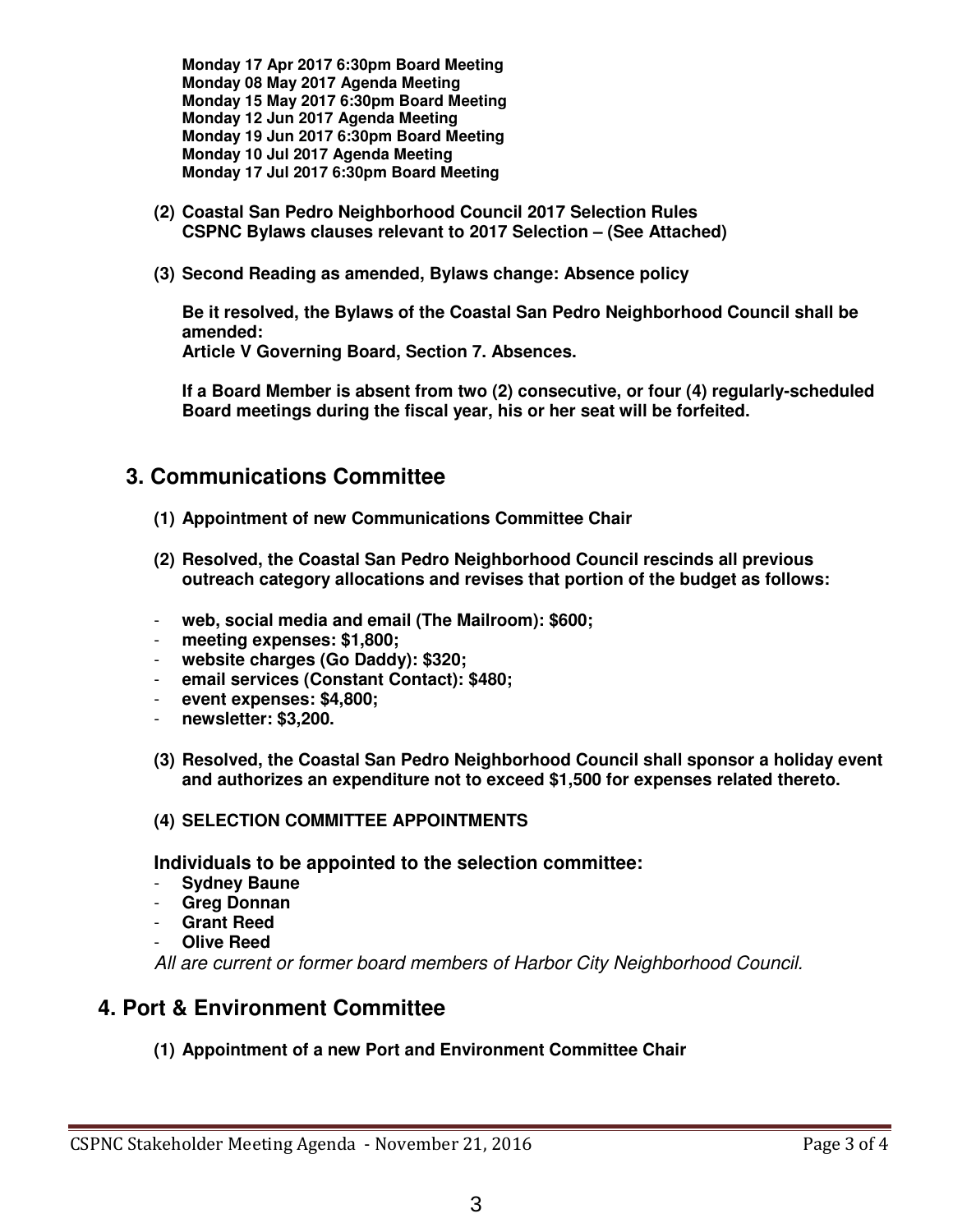### **12. PRESIDENTS REPORT**

### **13. REPORTS FROM COMMITTEE CHAIRS**

### **14. APPOINTMENT OF COMMITTEE MEMBERS, additions to committees**

### **15. PUBLIC COMMENT |** Non-agenda items

#### **16. ANNOUNCEMENTS**

#### **17. ADJOURNMENT**

**For more information, please call 310-918-8650; write to CSPNC, 1840 S. Gaffey Street #34, San Pedro, CA 90731; or visit the Coastal San Pedro Neighborhood Council website at www.cspnc.org.** 

**PUBLIC INPUT AT NEIGHBORHOOD COUNCIL MEETINGS** --The public can address the Committee on any agenda item before the Committee takes an action on an item. Comments from the public on agenda items will be heard only when the respective item is being considered. Comments from the public on other matters not appearing on the agenda will be heard during the General Public Comment period. Please note that under the Brown Act, the Committee is prevented from acting on a matter that you bring to its attention during the General Public Comment period; however, the issue raised by a member of the public may become the subject of a future Committee meeting.

**THE AMERICAN WITH DISABILITIES ACT** - As a covered entity under Title II of the Americans with Disabilities Act, the City of Los Angeles does not discriminate on the basis of disability and upon request will provide reasonable accommodation to ensure equal access to its programs, services, and activities. Sign language interpreters, assisted listening devices, or other auxiliary aids and/or services may be provided upon request. To ensure availability of services please make your request at least 3 business days (72 hours) prior to the meeting by contacting the Department of Neighborhood Empowerment at 213.978-1551.

**PUBLIC ACCESS OF RECORDS** – In compliance with government code section 54957.5, non-exempt writings that are distributed to all or a majority of the Board members in advance of a meeting may be viewed at 1840 S Gaffey St, San Pedro, CA 90731, at our website: www.cspnc.org, or at a scheduled meeting. In addition if you would like a copy of any record related to an item on the Agenda, please contact the Coastal San Pedro Neighborhood Council at 310.918.8650.

**PUBLIC POSTING OF AGENDAS** – Coastal San Pedro Neighborhood Council agendas are posted for public review as follows: • 1840 S Gaffey St, San Pedro, CA 90731 • www.cspnc.org • You can also receive our agendas via email by subscribing to L.A. City's Early Noti-cation System at: http://www.lacity.org/government/Subscriptions/NeighborhoodCouncils/index.htm

**RECONSIDERATION AND GRIEVANCE PROCESS:** For information on the Coastal San Pedro Neighborhood Council's process for board action reconsideration, stakeholder grievance policy, or any other procedural matters related to this Council, please consult the CSPNC Bylaws. The Bylaws are available at our Board meetings and our website http://www.cspnc.org

**SERVICIOS DE TRADUCCION --** Si requiere servicios de traducción, favor de avisar al Concejo Vecinal 3 días de trabajo (72 horas) antes del evento. Por favor contacte a the CSPNC Secretary, al 213.978-1551 por correo electrónico board@cspnc.org para avisar al Concejo Vecinal.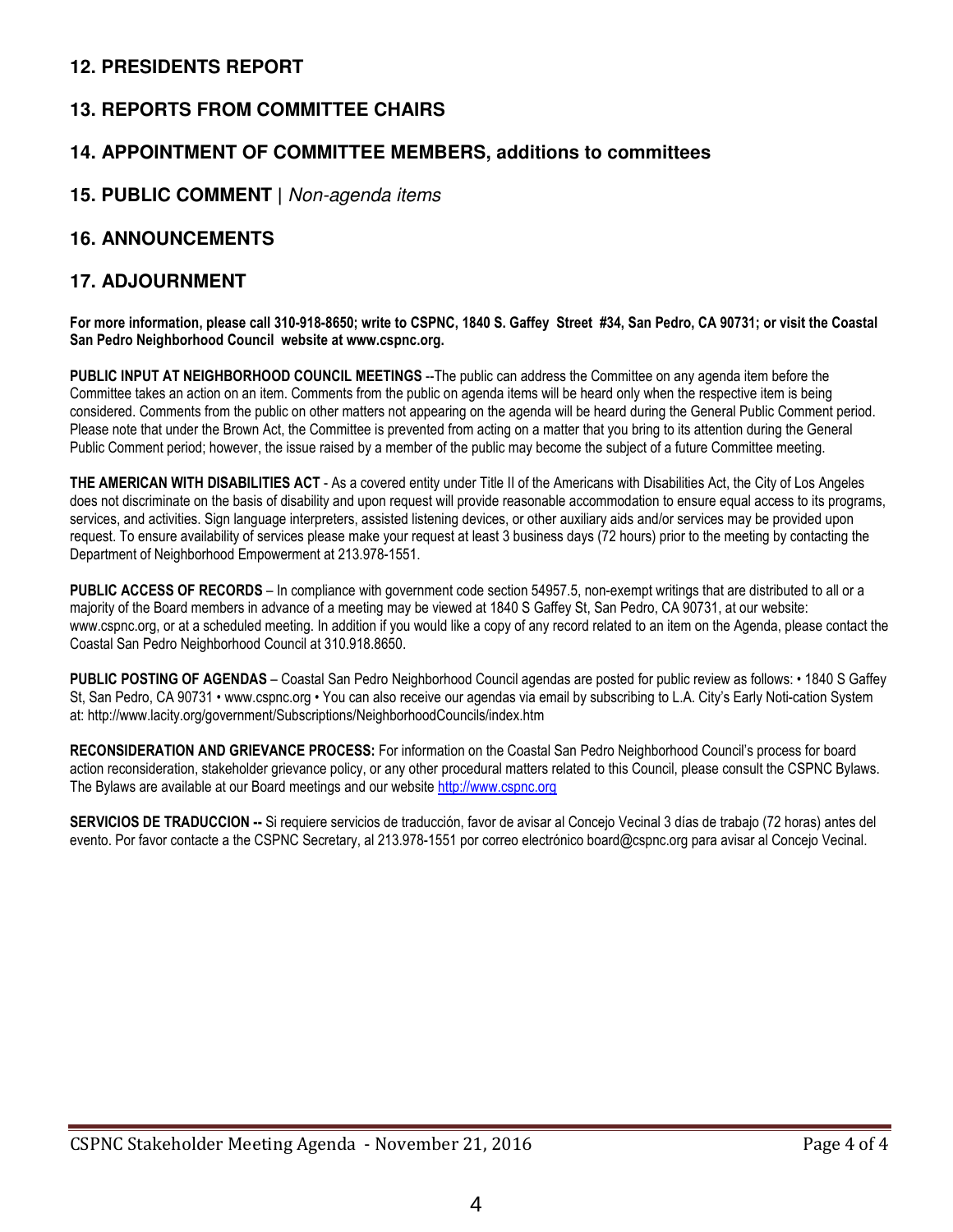# **Coastal San Pedro Neighborhood Council 2017 Selection Rules**

# **CSPNC Bylaws clauses relevant to 2017 Selection**

### ARTICLE IV — STAKEHOLDER

Neighborhood Council membership will be open to everyone who lives, works or owns real property in the neighborhood and also to those who declare a stake in the neighborhood as a community interest stakeholder, defned as a person who affirms a substantial and ongoing participation within the neighborhood council's boundaries and who may be in a community organization such as, but not limited to, educational, non-proft and/or religious organizations.

### ARTICLE V — GOVERNING BOARD

*Section 1. Composition.* The Governing Board shall consist of seventeen (17) members. All Governing Board members shall be stakeholders of the Coastal San Pedro neighborhood as defned in Article IV. Governing Board members shall be stakeholders during their entire term of office and at least eighteen (18) years of age at the time of their election.

### ARTICLE X — ELECTIONS

*Section 1. Administration of Election*. The Council shall hold a selection process instead of an election to fill the Governing Board. The Governing Board will be chosen at an annual meeting which will be held during month of May. The Governing Board shall, no later than February 1, set the date of the annual meeting. A selection committee consisting of stakeholders, who cannot be candidates, shall be appointed by the Governing Board no later than ninety (90) days prior to the date of the annual meeting. The selection committee shall promulgate procedures for the conduct of the annual meeting and selection of Governing Board members. The selection committee shall also choose an independent and neutral third party to monitor the selection process and certify the result. All selection procedures shall be in conformity with the selection rules established by the City of Los Angeles and shall be approved by the Department of Neighborhood Empowerment.

*Section 3. Minimum Voting Age.* Stakeholders must be at least eighteen (18) years old to vote.

*Section 4. Method of Verifying Stakeholder Status.* Stakeholders shall provide proof of eligibility to vote in order to be allowed to vote. Proof of stakeholder status shall include name, age, and proof of stakeholder affiliation. Proof of stakeholder status for community interest stakeholders must be consistent with and substantially equivalent to the evidentiary proof required of stakeholders who live, work or own property.

*Section 6. Other Election Related Language.* Except for the requirements of stakeholder status and minimum age, the Council does not discriminate on any basis for eligibility to vote at the annual meeting or to be a candidate for a seat on the Governing Board.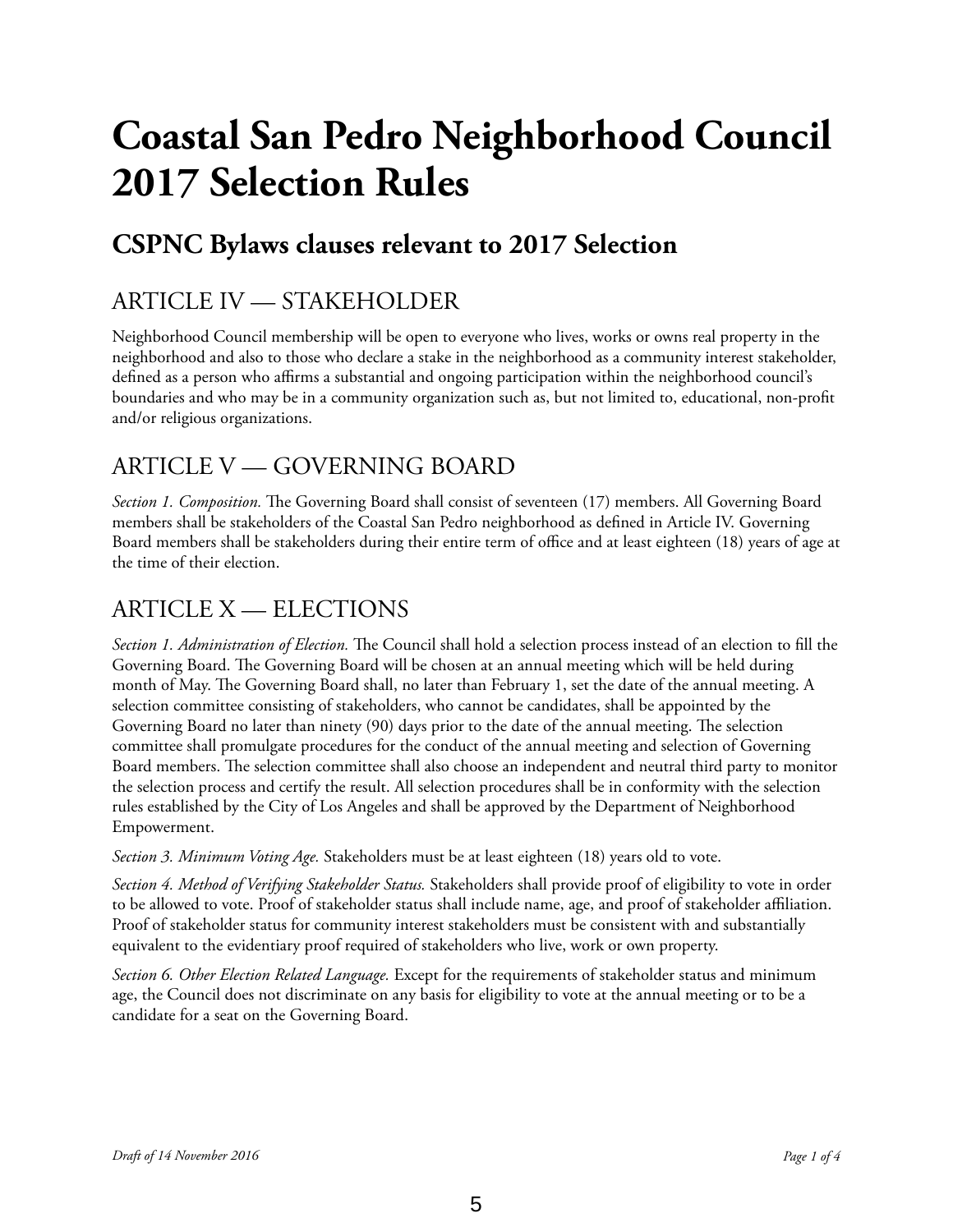## **Department of Neighborhood Empowerment rules**

Unless otherwise specifed in this document or by the Department of Neighborhood Empowerment (DONE), the CSPNC 2017 Selection shall follow all applicable rules in the following publications issued by DONE:

*Neighborhood Council 2016 Election Manual (Revised April 29, 2016)* 

*Neighborhood Council Acceptable Forms of Documentation (Revised December 2, 2015)* 

*Department of Neighborhood Empowerment Neighborhood Council Election 2016 Candidate Guidelines (Revised September 26, 2015)* 

# **CSPNC-specifc rules**

### *Dates and Deadlines*

| 21 Nov 2017           | Board appoints Selection Committee and an independent third party monitor          |
|-----------------------|------------------------------------------------------------------------------------|
| 19 Dec 2017           | Selection Committee recommends Selection Meeting date and location to Board        |
| 23 Jan 2017           | Board determines Selection Meeting date and location (must be prior to 1 Feb 2017) |
| 1 Feb 2017            | Initial Call for Candidates                                                        |
|                       | 15 March 2017 5:00pm Deadline for candidate applications                           |
| 10 April 2017         | Dissemination of Candidate Information and Call for Voting                         |
| $\therefore$ May 2017 | Selection Meeting date (must be during May 2017)                                   |

### *Selection Committee*

The Selection Committee shall consist of a minimum of three members including a Chair.

Members of the Selection Committee may not be current CSPNC Board members or candidates for the CSPNC Board, and no one who has been a member of the 2017 Selection Committee may run in the 2017 Selection as a candidate for the Board of the CSPNC.

The Selection Committee is responsible for verifying stakeholder status of each prospective candidate.

The Selection Committee is responsible for recommending a Selection Meeting date and location to the Board, which is responsible for approving them.

### *Candidacy*

It shall be the responsibility of the Selection Committee to draft and disseminate the Call for Candidates to CSPNC stakeholders.

Prospective candidates must submit a one-paragraph (175 words maximum) candidate statement and (optionally) a photograph for outreach purposes.

Candidates must verify stakeholder status to the satisfaction of the Selection Committee.

It shall be the responsibility of the Selection Committee to disseminate Selection publicity including candidate information prior to the Selection.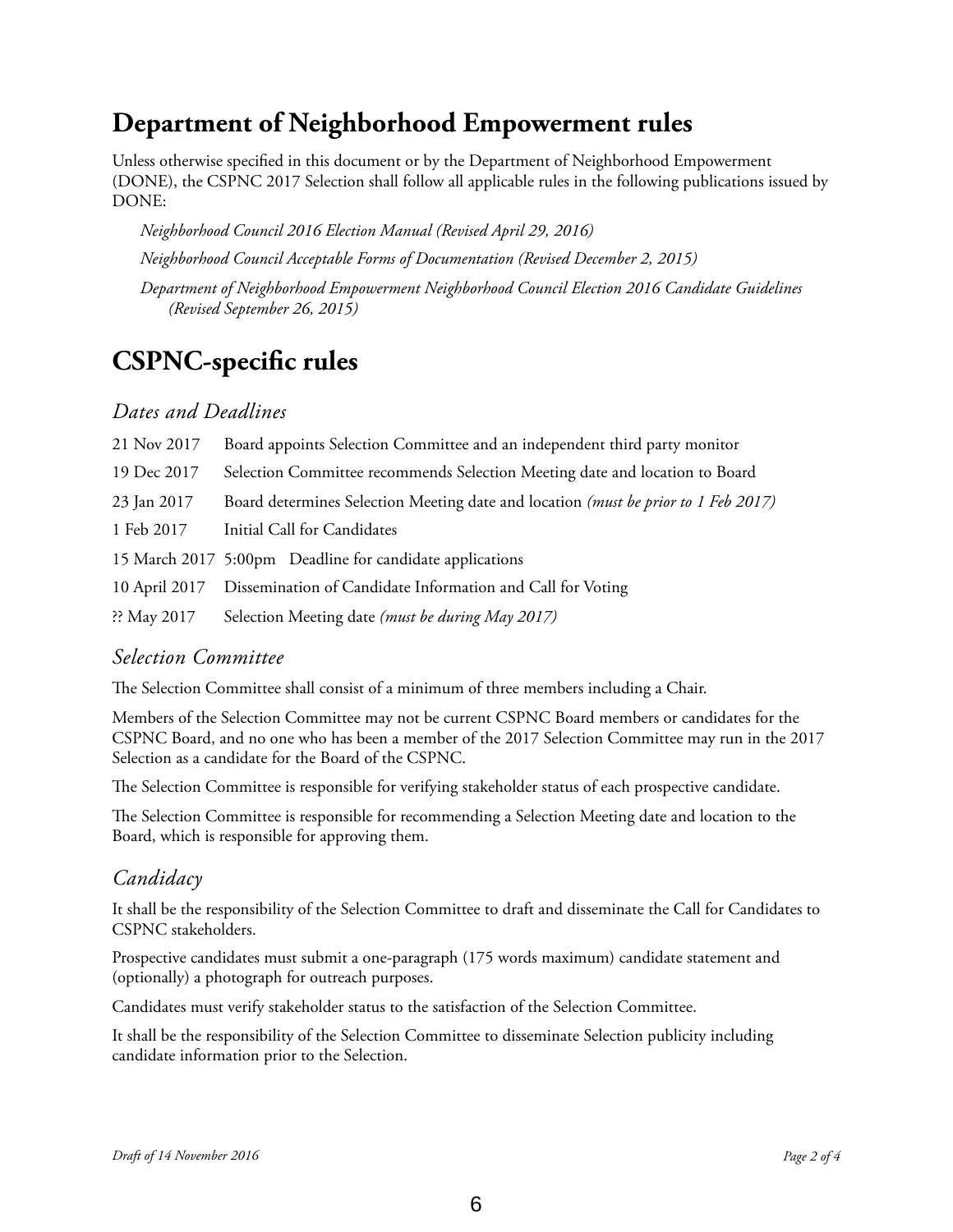### *Verification of stakeholder status*

Stakeholder status of prospective voters and candidates shall be established using *documentation voter verifcation*.

Prospective voters and candidates must qualify as a "stakeholder" according to one of the four possible stakeholder categories, and must provide documentation of that status as described in *Neighborhood Council Acceptable Forms of Documentation (Revised December 2, 2015),* referred to below as *DONE Documentation.* 

In all cases, documentation must consist of either:

one proof from List A (below) **and** one proof from a relevant category list below;

#### **OR**

two proofs from one of the relevant category lists below.

*List A (applies to all four stakeholder categories)*

Valid CA Driver's License Valid CA Identifcation Card Valid Passport Valid picture ID (school, work, gjym, club, credit card, etc.)

#### **Lives in the neighborhood**

| - Renter/Tenant | <b>DONE</b> Documentation page 3  |
|-----------------|-----------------------------------|
| - Residential   | <b>DONE</b> Documentation page 4  |
| - Homeless      | <b>DONE</b> Documentation page 13 |

#### **Works in the neighborhood**

**-** Business/Commercial *DONE Documentation page 5*

#### **Owns real property in the neighborhood**

**-** Homeowner *DONE Documentation page 2*

**Declares a stake in the neighborhood as a community interest stakeholder, defned as a person who affirms a substantial and ongoing participation within the neighborhood council's boundaries and who may be in a community organization such as, but not limited to, educational, nonproft and/or religious organizations**

*CSPNC does not require a predetermined number of group meetings within a predetermined period. CSPNC does require that the organization or group has a physical address within CSPNC boundaries.*

- Community Interest *DONE Documentation page 6*
- Religious Institutions/Schools/Community Based Organizations *DONE Documentation page 7*

- Miscellaneous Group such as Volunteer or Service Group *DONE Documentation page 8*